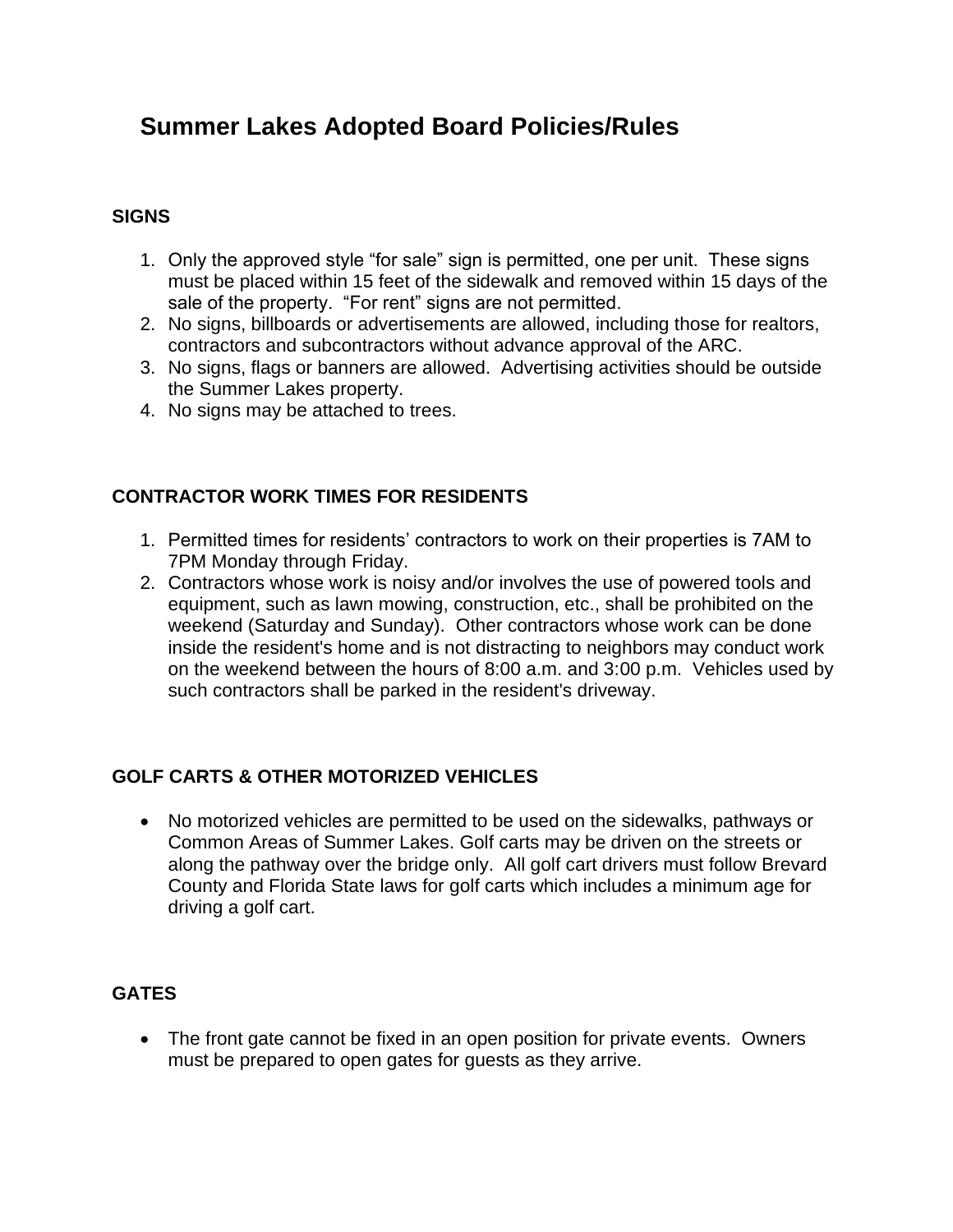#### **PARKING ON WINDSONG WAY**

• In recognition of the shortened access road into Summer Lakes (named Windsong Way) will be prohibited. Parents waiting for the school buses should keep their cars inside the gates on Bellwind Drive.

### **SPEED LIMIT AND STOP SIGN**

• The speed limit inside Summer Lakes is 20 MPH. Please adhere to the speed limit and stop signs within the community

### **NO TRESPASSING BEHIND HOUSES**

• Your property extends to the waterline. Our covenants prohibit others from trespassing onto your property on the Recreational Lake. This rule extends that prohibition to all residential properties in Summer Lakes. Residents may access common areas throughout our subdivision.

### **ESTATE SALES**

- 1. Notice to be given to management 7 days in advance of a sale and it is to be emailed to all.
- 2. Sales will only be permitted upon a change of occupancy.
- 3. Sale to be no longer than 2 consecutive days.
- 4. No more than 5 hours per day between the hours of 9 AM and 4 PM.
- 5. Contents to remain in the house or garage.
- 6. No posting of gate codes. Owner to operator responsible for having someone at gate or having telephone working so people can call for admission.
- 7. Signage within the community limited to directions and to be removed at the end of each day.

# **CONTRACTED WORK BY THE BOARD OF DIRECTORS**

• Work cannot be started nor checks printed for any non-recurring contracted work without approval by at least two Board members. Landscape and Maintenance Committee for recommendations must be in writing and approved by the Board in advance of work starting.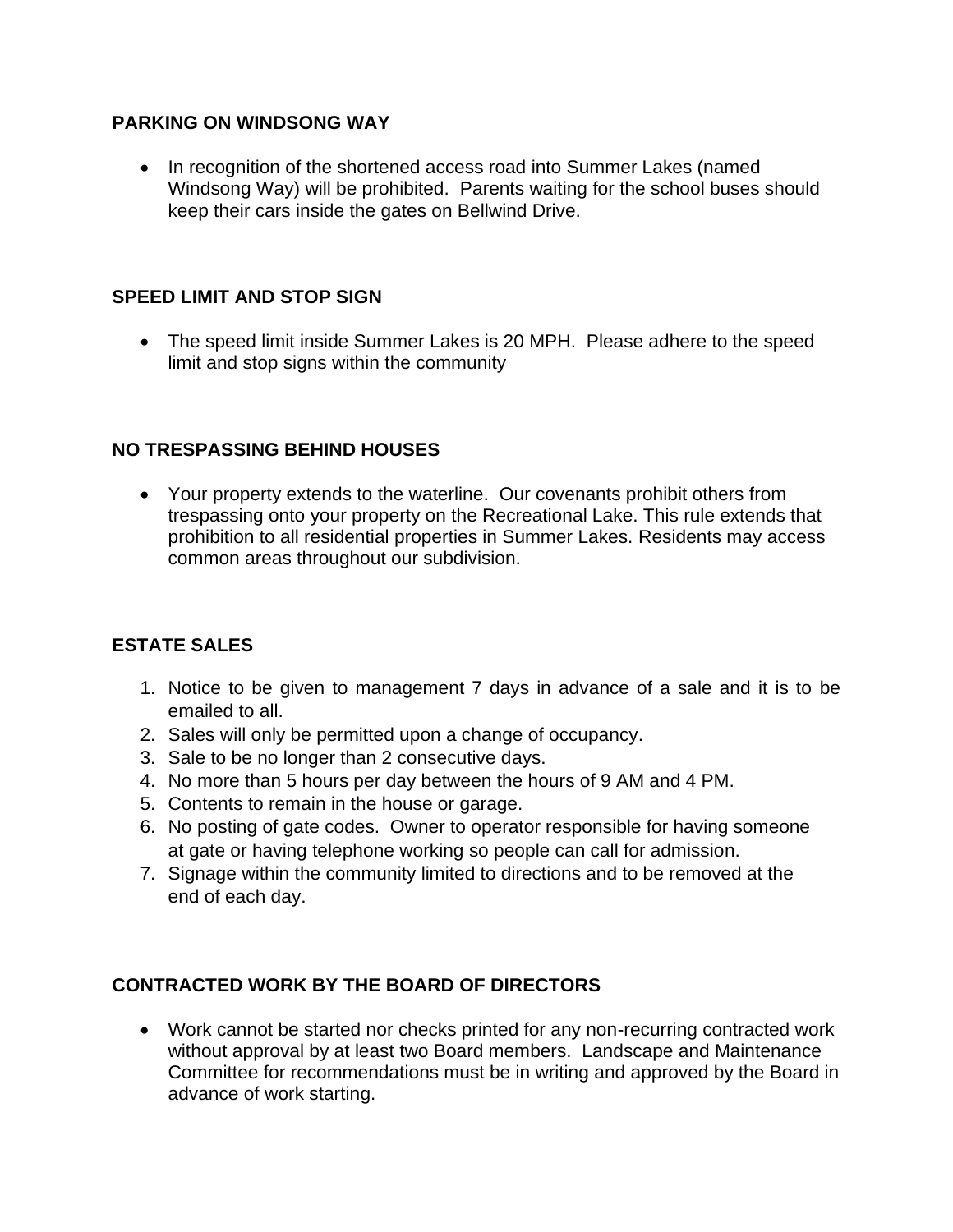#### **MEETING SCHEDULE**

• Board meetings are scheduled as needed by the BOD.

## **COLLECTION POLICY**

- POLICY STATEMENT: The Summer Lakes District Association, Inc. recognizes that prompt payment of assessments and fines by all homeowners is critical to the financial health of the Association and to the enhancement of the property value of homes within the Association and the care and upkeep of community amenities. It is the fiduciary responsibility of the Board of Directors to collect all assessments for the maintenance and replacement of common area property and other association expenses in a timely fashion.
- POLICY/PROCEDURE: As authorized in the By-Laws and the Declaration of Covenants, Conditions, Easements, Reservations and Restrictions for Summer Lakes District Association, Summer Lakes hereby adopts the following policy and procedure with regard to collection of assessments due Summer Lakes.

#### Regular Assessments

- 1. All Association Regular Assessments are due on the first day of each calendar year (January 1<sup>st</sup>) and the first day of July.
- 2. Payments are payable with 31 days of the due date without penalty. On February 1<sup>st</sup>, and on August 1<sup>st</sup>, all unpaid assessments are considered past due and are subject to any interest and/or fees which may be imposed by Summer Lakes. At this time, a twenty dollar (\$20.00) late charge is assessed and a Balance Due Reminder is sent to the Owner's address of record.
- 3. If payment is not received on or before March  $15<sup>th</sup>$ , and September  $15<sup>th</sup>$ , any interest owed on the account will be applied. Interest is assessed up to the maximum amount allowed by and calculated from January 1<sup>st</sup> forward and/or July 1<sup>st</sup> forward. A "Final Notice" of Balance Due will be sent the owner of record which will include notice that legal fees will be incurred if not paid in full.
- 4. If payment is not received by April 15<sup>th</sup>, and October 15<sup>th</sup>, The Owner's ledger of assessments, late charges, fees, interest and fines are forwarded to the Association's Attorney for the Intent to Lien Notice and all subsequent collection activity. The Intent to Lien Notice is sent with one (1) to four (4) days depending on the volume. All attorney's fees incurred will be assessed to the Owner's account. The certified Intent to lien Notice is to the property address and mailing address (and the renter if applicable).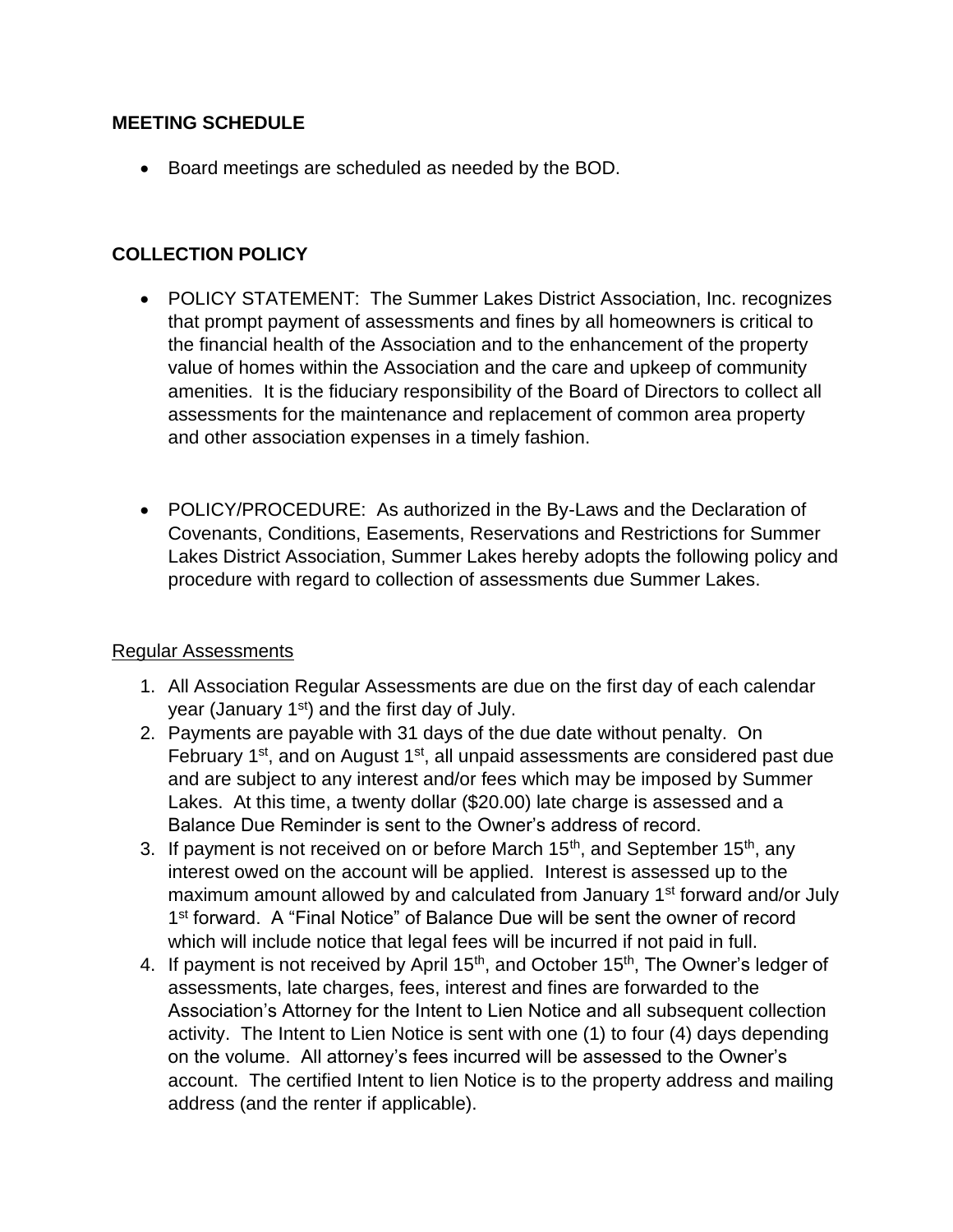- 5. If payment is not received with forty-five (45) days after sending the Intent to Lien Notice, the Claim of Lien is filed.
- 6. Covenant enforcement fines are considered to be special assessments. Only those fines reaching one-thousand dollars (\$1000.00) or over will be referred to the Attorney for collection. All violation notices will be forwarded to the Attorney at the time the account is referred to the Attorney.
- 7. The collection of the lien is now the responsibility of the Attorney and all homeowners inquiring about their account or payment shall be directed to the Attorney and/or Fairway Management for handling. All payments must be made directly to the Attorney or Fairway Management.
- 8. Upon consultation and recommendation by the Attorney, the Board of Directors will consider additional collection actions including, but not limited to, lien foreclosures and personal judgements, on a case-by-case basis.

### Special Assessments

- 1. Special Assessments may be levied and collected from time to time for any purpose related to the discharge of Summer Lakes' duties and obligations. Special Assessments shall be payable in such manner and at such times as determined by the Board of Directors.
- 2. Payments for Special Assessments are due within thirty (30) days.
- 3. If payment is not received on or before the  $30<sup>th</sup>$  day, the assessment is considered past due and is subject to any interest and/or fees which may be imposed by Summer Lakes. On or before the  $31<sup>st</sup>$  day, a twenty dollar (\$20.00) late charge is assessed and a Balance Due Reminder is to the Owner's address of record.
- 4. If payment is not received on or before sixty (60) days of the original due date, the Owner's ledger of assessments, late charges, fees, interest and fines are forwarded to the Attorney for the Intent to Lien Notice and for all subsequent collection activity. The Intent to Lien Notice is sent within one (1) to four (4) days depending upon the volume. All attorneys' fees incurred will be assessed to the Owner's account. The certified Intent to Lien Notice is sent to the property mailing address (and the renter if applicable).
- 5. If payment is not received within forty-five (45) days after sending the Intent to Lien Notice, the Claim of Lien is filed.
- 6. Covenant enforcement fines are considered to be special assessments. Only those fines reaching one thousand dollars (\$1000.00) or over will be referred to the Attorney for collection. All violation notices will be forwarded to the Attorney at the time the account is referred to the Attorney.
- 7. The collection of the lien is now the responsibility of the Attorney and all homeowners inquiring about their account or payment shall be directed to the